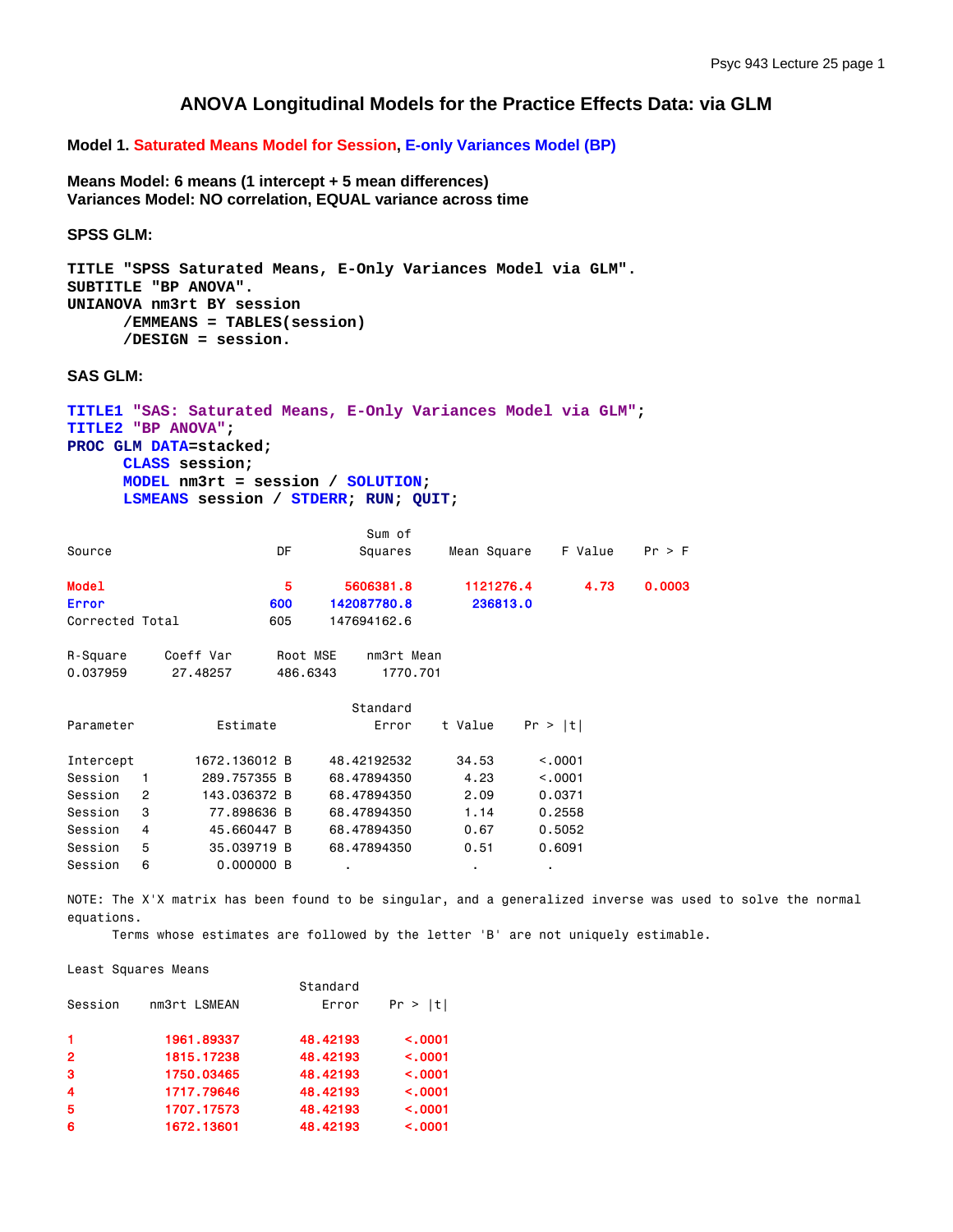**Model 2. Saturated Means Model for Session, U<sub>0</sub> + e (CS) Variances Model (WP) Model 3. Saturated Means Model for Session, Saturated (Multivariate) Variances Model (WP)**

**Means Model: 6 means (1 intercept + 5 mean differences)** 

**Variances Model: EQUAL correlation, EQUAL variance across time**  $\rightarrow$  **CS → Univ. RM ANOVA** Variances Model: Completely UNEQUAL correlation and variance across time → UN → Multiv. RM ANOVA

**SPSS GLM:** 

```
DATASET ACTIVATE chapmultiv WINDOW=FRONT. 
TITLE "SPSS Saturated Means, CS and Unstructured Variances Models via GLM". 
SUBTITLE "RM ANOVA". 
GLM nm3rt1 nm3rt2 nm3rt3 nm3rt4 nm3rt5 nm3rt6 
      /WSFACTOR = session 6 
      /EMMEANS = TABLES(session).
```
**SAS GLM:** 

```
TITLE "SAS Saturated Means, CS and Unstructured Variances Models via GLM"; 
TITLE2 "RM ANOVA"; 
PROC GLM DATA=multiv; 
      MODEL nm3rt1-nm3rt6 = / SOLUTION NOUNI; 
      REPEATED session / PRINTE; 
RUN; QUIT;
```

|                                               |          | <b>Sphericity Tests</b><br>Mauchly's |                        |                    |
|-----------------------------------------------|----------|--------------------------------------|------------------------|--------------------|
| Variables                                     | DF       | Criterion                            | Chi-Square             | Pr > Chisq         |
| Transformed Variates<br>Orthogonal Components | 14<br>14 | 0.1004957<br>0.3154422               | 225.39847<br>113.18581 | < 0.001<br>< .0001 |

### MANOVA Test Criteria and Exact F Statistics for the Hypothesis of no session Effect

 H = Type III SSCP Matrix for session E = Error SSCP Matrix

|                        | $S = 1$    | $M=1.5$<br>$N=47$ |        |        |              |
|------------------------|------------|-------------------|--------|--------|--------------|
| Statistic              | Value      | F Value           | Num DF | Den DF | Pr > F       |
| Wilks' Lambda          | 0.54465555 | 16.05             | 5      | 96     | $\leq$ .0001 |
| Pillai's Trace         | 0.45534445 | 16.05             | 5      | 96     | $\leq$ .0001 |
| Hotelling-Lawley Trace | 0.83602279 | 16.05             | 5      | 96     | $\leq$ .0001 |
| Roy's Greatest Root    | 0.83602279 | 16.05             | 5      | 96     | $\leq$ .0001 |

#### Repeated Measures Analysis of Variance Univariate Tests of Hypotheses for Within Subject Effects

|                |     |             |             |         |              | Adj $Pr > F$ |              |
|----------------|-----|-------------|-------------|---------|--------------|--------------|--------------|
| Source         | DF  | Type III SS | Mean Square | F Value | Pr > F       |              | G-G H-F      |
| session        | 5.  | 5606381.77  | 1121276.35  | 32.85   | $\leq 0.001$ | < .0001      | $\leq$ .0001 |
| Error(session) | 500 | 17068104.97 | 34136.21    |         |              |              |              |

```
Greenhouse-Geisser Epsilon 0.6550 
Huynh-Feldt Epsilon 0.6798
```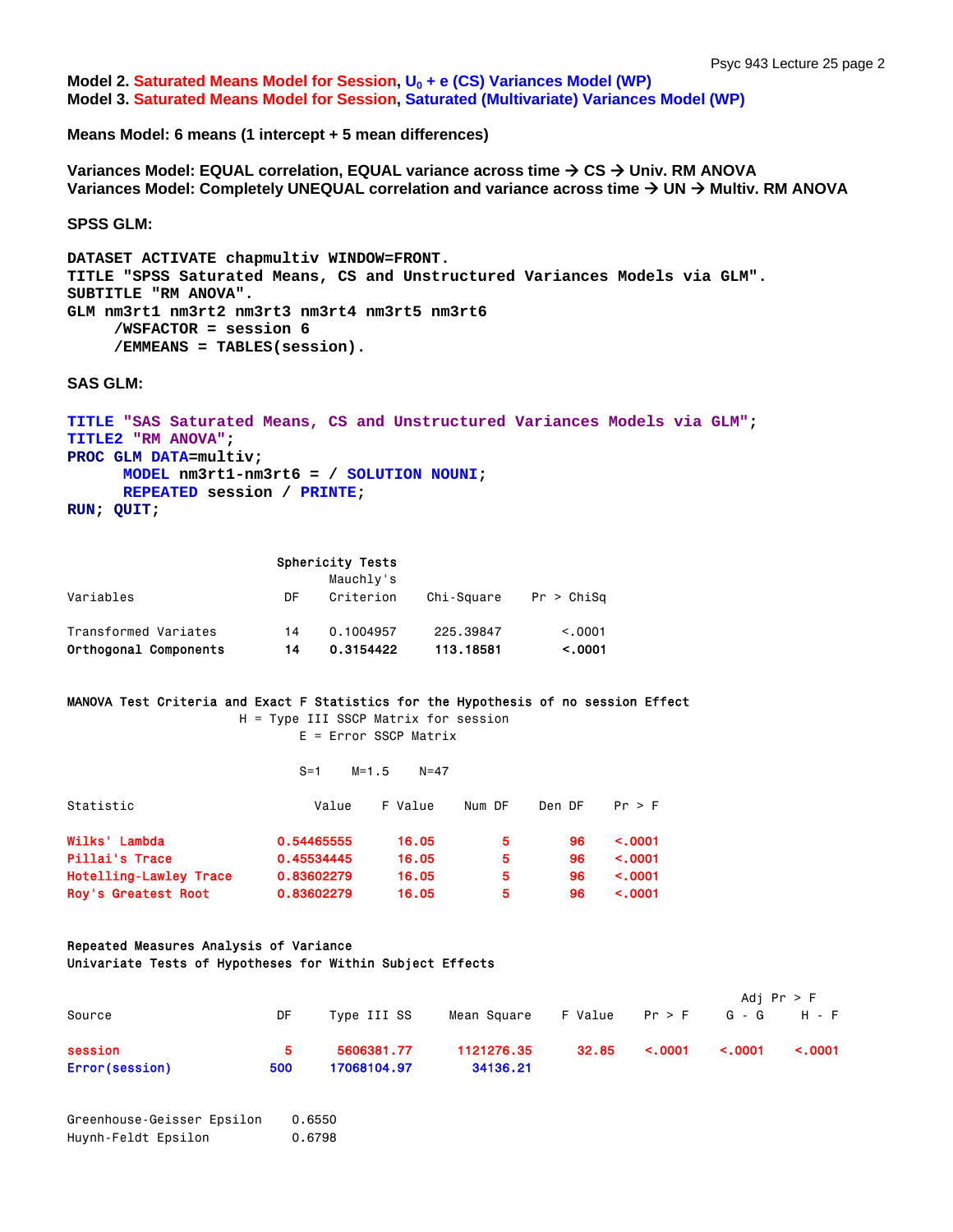# **ANOVA Longitudinal Models for the Practice Effects Data: via MIXED Syntax**

### **SAS Syntax:**

```
Model 1. Saturated Means Model for Session, E-only Variances Model (BP – no covariance over time)
TITLE1 "SAS: Saturated Means, E-Only Variances Model via MIXED"; 
PROC MIXED DATA=&datafile. NOCLPRINT NOITPRINT COVTEST METHOD=REML; 
      CLASS ID session; 
      MODEL nm3rt = session / SOLUTION DDFM=Satterthwaite; 
      REPEATED session / R TYPE=VC SUBJECT=ID; 
      LSMEANS session / ; RUN; 
Model 2. Saturated Means Model for Session, U<sub>0</sub> + e<sub>ti</sub> (CS) Variances Model (WP – constant covariance)
TITLE1 "SAS: Saturated Means, CS Variances Model"; 
TITLE2 "Univariate RM ANOVA"; 
PROC MIXED DATA=&datafile. NOCLPRINT NOITPRINT COVTEST METHOD=REML; 
      CLASS ID session; 
      MODEL nm3rt = session / SOLUTION DDFM=Satterthwaite; 
      REPEATED session / R RCORR TYPE=CS SUBJECT=ID; 
      LSMEANS session / ; RUN; 
Model 3. Saturated Means Model for Session, Saturated (Multivariate) Variances Model (WP – any covariance)
TITLE1 "SAS: Saturated Means, Unstructured Variances Model"; 
TITLE2 "Multivariate RM ANOVA"; 
PROC MIXED DATA=&datafile. NOCLPRINT NOITPRINT COVTEST METHOD=REML; 
      CLASS ID session; 
      MODEL nm3rt = session / SOLUTION DDFM=Satterthwaite; 
      REPEATED session / R RCORR TYPE=UN SUBJECT=ID; 
       LSMEANS session / ; RUN;
SPSS Syntax: 
Model 1. Saturated Means Model for Session, E-only Variances Model (BP – no covariance over time)
TITLE "SPSS Saturated Means, E-Only Variances Model via MIXED". 
MIXED nm3rt BY ID session 
       /METHOD = REML 
       /FIXED = session 
       /PRINT = SOLUTION TESTCOV R 
       /REPEATED = session | COVTYPE(ID) SUBJECT(ID) 
      /EMMEANS = TABLES(session). 
Model 2. Saturated Means Model for Session, U<sub>0</sub> + e<sub>ti</sub> (CS) Variances Model (WP – constant covariance)
TITLE "SPSS Saturated Means, CS Variances Model". 
SUBTITLE "Univariate RM ANOVA". 
MIXED nm3rt BY ID session 
       /METHOD = REML 
       /FIXED = session 
       /PRINT = SOLUTION TESTCOV R 
       /REPEATED = session | COVTYPE(CS) SUBJECT(ID) 
       /EMMEANS = TABLES(session). 
Model 3. Saturated Means Model for Session, Saturated (Multivariate) Variances Model (WP – any covariance)
TITLE "SPSS Saturated Means, Unstructured Variances Model". 
SUBTITLE "Multivariate RM ANOVA". 
MIXED nm3rt BY ID session 
       /METHOD = REML 
       /FIXED = session 
       /PRINT = SOLUTION TESTCOV R 
       /REPEATED = session | COVTYPE(UN) SUBJECT(ID) 
      /EMMEANS = TABLES(session).
```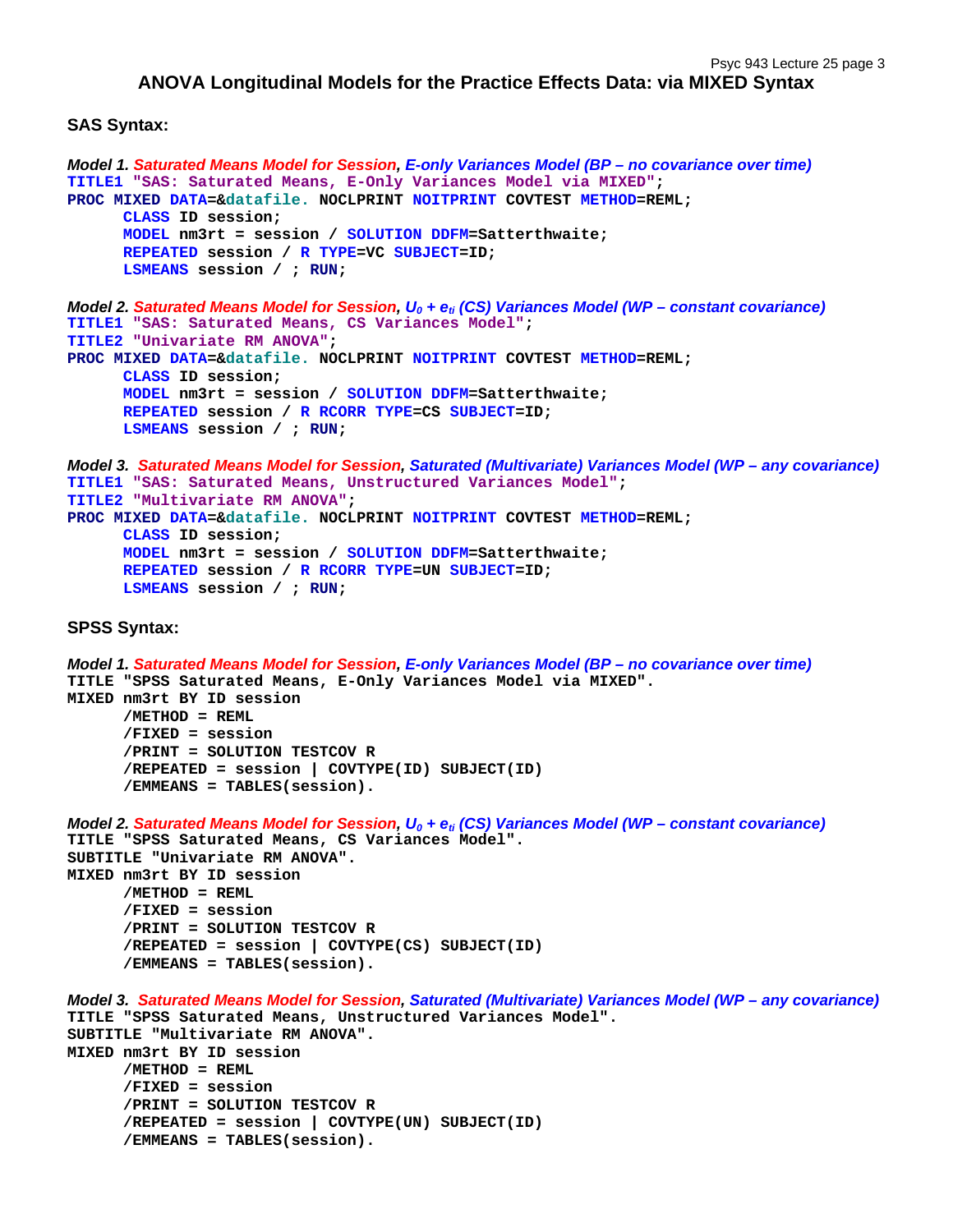Psyc 943 Lecture 25 page 4

**Model 1. Saturated Means Model for Session, E-only Variances Model (BP – no covariance over time)**

**Means Model: 6 means (1 intercept + 5 mean differences) Variances Model: NO correlation, EQUAL variance across time** 

|                | CLASS ID session:<br>LSMEANS session / ; RUN;       |                |                                | TITLE1 "SAS: Saturated Means, E-Only Variances Model via MIXED";<br>PROC MIXED DATA=&datafile. NOCLPRINT NOITPRINT COVTEST METHOD=REML;<br>MODEL nm3rt = session / SOLUTION DDFM=Satterthwaite;<br>REPEATED session / R TYPE=VC SUBJECT=ID; |       |               |                                                |                                                           |
|----------------|-----------------------------------------------------|----------------|--------------------------------|---------------------------------------------------------------------------------------------------------------------------------------------------------------------------------------------------------------------------------------------|-------|---------------|------------------------------------------------|-----------------------------------------------------------|
|                | Dimensions                                          |                |                                |                                                                                                                                                                                                                                             |       |               |                                                |                                                           |
|                | Covariance Parameters                               |                | $1 \quad$                      | still just e in model for variances                                                                                                                                                                                                         |       |               |                                                |                                                           |
| Columns in X   |                                                     |                | $7^{\circ}$                    | should be 6 but it counts the unidentified one                                                                                                                                                                                              |       |               |                                                |                                                           |
| Columns in Z   |                                                     |                | $\mathbf{O}$                   | still no U's yet                                                                                                                                                                                                                            |       |               |                                                |                                                           |
|                |                                                     |                |                                | Estimated R Matrix for ID 101                                                                                                                                                                                                               |       |               |                                                |                                                           |
| Row            | Col1                                                |                | Co12<br>Col <sub>3</sub>       | Col4                                                                                                                                                                                                                                        |       | Col5          | Col6                                           |                                                           |
| 1              | 236813                                              |                |                                |                                                                                                                                                                                                                                             |       |               |                                                | The <b>R</b> matrix is the                                |
| 2              |                                                     | 236813         |                                |                                                                                                                                                                                                                                             |       |               |                                                | unstandardized matrix of the<br>error variances and       |
| 3              |                                                     |                | 236813                         |                                                                                                                                                                                                                                             |       |               |                                                | covariances for each session.                             |
| 4              |                                                     |                |                                | 236813                                                                                                                                                                                                                                      |       |               |                                                | So far no covariance is                                   |
| 5              |                                                     |                |                                |                                                                                                                                                                                                                                             |       | 236813        |                                                |                                                           |
| 6              |                                                     |                |                                |                                                                                                                                                                                                                                             |       |               | 236813                                         | allowed across time, with                                 |
|                |                                                     |                |                                |                                                                                                                                                                                                                                             |       |               |                                                | equal variance across time.                               |
|                |                                                     |                | Covariance Parameter Estimates |                                                                                                                                                                                                                                             |       |               |                                                |                                                           |
|                |                                                     |                |                                | Standard                                                                                                                                                                                                                                    | z     |               |                                                |                                                           |
| Cov Parm       | Subject                                             |                | Estimate                       | Error                                                                                                                                                                                                                                       | Value | Pr Z          |                                                |                                                           |
| <b>Session</b> | ID                                                  |                | 236813                         | 13672                                                                                                                                                                                                                                       | 17.32 | $\sim$ . 0001 |                                                | E variance after accounting for means                     |
|                |                                                     |                |                                |                                                                                                                                                                                                                                             |       |               |                                                |                                                           |
|                | Fit Statistics                                      |                |                                |                                                                                                                                                                                                                                             |       |               |                                                |                                                           |
|                | -2 Res Log Likelihood                               |                | 9155.4                         |                                                                                                                                                                                                                                             |       |               |                                                |                                                           |
|                | AIC (smaller is better)                             |                | 9157.4                         |                                                                                                                                                                                                                                             |       |               |                                                |                                                           |
|                | AICC (smaller is better)<br>BIC (smaller is better) |                | 9157.4<br>9160.0               |                                                                                                                                                                                                                                             |       |               |                                                |                                                           |
|                |                                                     |                |                                |                                                                                                                                                                                                                                             |       |               |                                                |                                                           |
|                |                                                     |                |                                | Solution for Fixed Effects                                                                                                                                                                                                                  |       |               |                                                |                                                           |
|                |                                                     |                |                                | Standard                                                                                                                                                                                                                                    |       |               |                                                |                                                           |
| Effect         | Session #                                           |                | Estimate                       | Error                                                                                                                                                                                                                                       | DF    | t Value       | Pr >  t                                        |                                                           |
| Intercept      |                                                     |                | 1672.14                        | 48,4219                                                                                                                                                                                                                                     | 600   | 34.53         | < .0001                                        |                                                           |
| Session        |                                                     | $\mathbf{1}$   | 289,76                         | 68.4789                                                                                                                                                                                                                                     | 600   | 4.23          | < .0001                                        |                                                           |
| Session        |                                                     | 2              | 143.04                         | 68.4789                                                                                                                                                                                                                                     | 600   | 2.09          | 0.0371                                         |                                                           |
| Session        |                                                     | 3              | 77.8986                        | 68.4789                                                                                                                                                                                                                                     | 600   | 1.14          | 0.2558                                         |                                                           |
| Session        |                                                     | 4              | 45.6604                        | 68.4789                                                                                                                                                                                                                                     | 600   | 0.67          | 0.5052                                         |                                                           |
| Session        |                                                     | 5              | 35.0397                        | 68.4789                                                                                                                                                                                                                                     | 600   | 0.51          | 0.6091                                         |                                                           |
| Session        |                                                     | 6              | 0                              |                                                                                                                                                                                                                                             |       |               |                                                |                                                           |
|                |                                                     |                |                                |                                                                                                                                                                                                                                             |       |               |                                                |                                                           |
|                | Type 3 Tests of Fixed Effects                       |                |                                |                                                                                                                                                                                                                                             |       |               |                                                | The test of the fixed effects ( $p < .05$ ) tells us that |
|                | Num                                                 | Den            |                                |                                                                                                                                                                                                                                             |       |               | there is a significant effect of time overall. |                                                           |
| Effect         | DF                                                  | DF             | F Value                        | Pr > F                                                                                                                                                                                                                                      |       |               |                                                |                                                           |
| <b>Session</b> | 5                                                   | 600            | 4.73                           | 0.0003                                                                                                                                                                                                                                      |       |               |                                                | This test matches the results from BP ANOVA.              |
|                |                                                     |                |                                | Least Squares Means                                                                                                                                                                                                                         |       |               |                                                |                                                           |
|                |                                                     |                |                                | Standard                                                                                                                                                                                                                                    |       |               |                                                |                                                           |
| Effect         | Session #                                           |                | Estimate                       | Error                                                                                                                                                                                                                                       | DF    | t Value       | Pr >  t                                        |                                                           |
| <b>Session</b> |                                                     | 1              | 1961.89                        | 48.4219                                                                                                                                                                                                                                     | 600   | 40.52         | < .0001                                        |                                                           |
| <b>Session</b> |                                                     | $\overline{2}$ | 1815.17                        | 48.4219                                                                                                                                                                                                                                     | 600   | 37.49         | $\sim 0001$                                    |                                                           |
| <b>Session</b> |                                                     | 3              | 1750.03                        | 48.4219                                                                                                                                                                                                                                     | 600   | 36.14         | $\sim 0001$                                    |                                                           |
| <b>Session</b> |                                                     | 4              | 1717.80                        | 48.4219                                                                                                                                                                                                                                     | 600   | 35.48         | $\sim 0001$                                    |                                                           |
| <b>Session</b> |                                                     | 5              | 1707.18                        | 48.4219                                                                                                                                                                                                                                     | 600   | 35.26         | < .0001                                        |                                                           |
| <b>Session</b> |                                                     | 6              | 1672.14                        | 48.4219                                                                                                                                                                                                                                     | 600   | 34.53         | < .0001                                        |                                                           |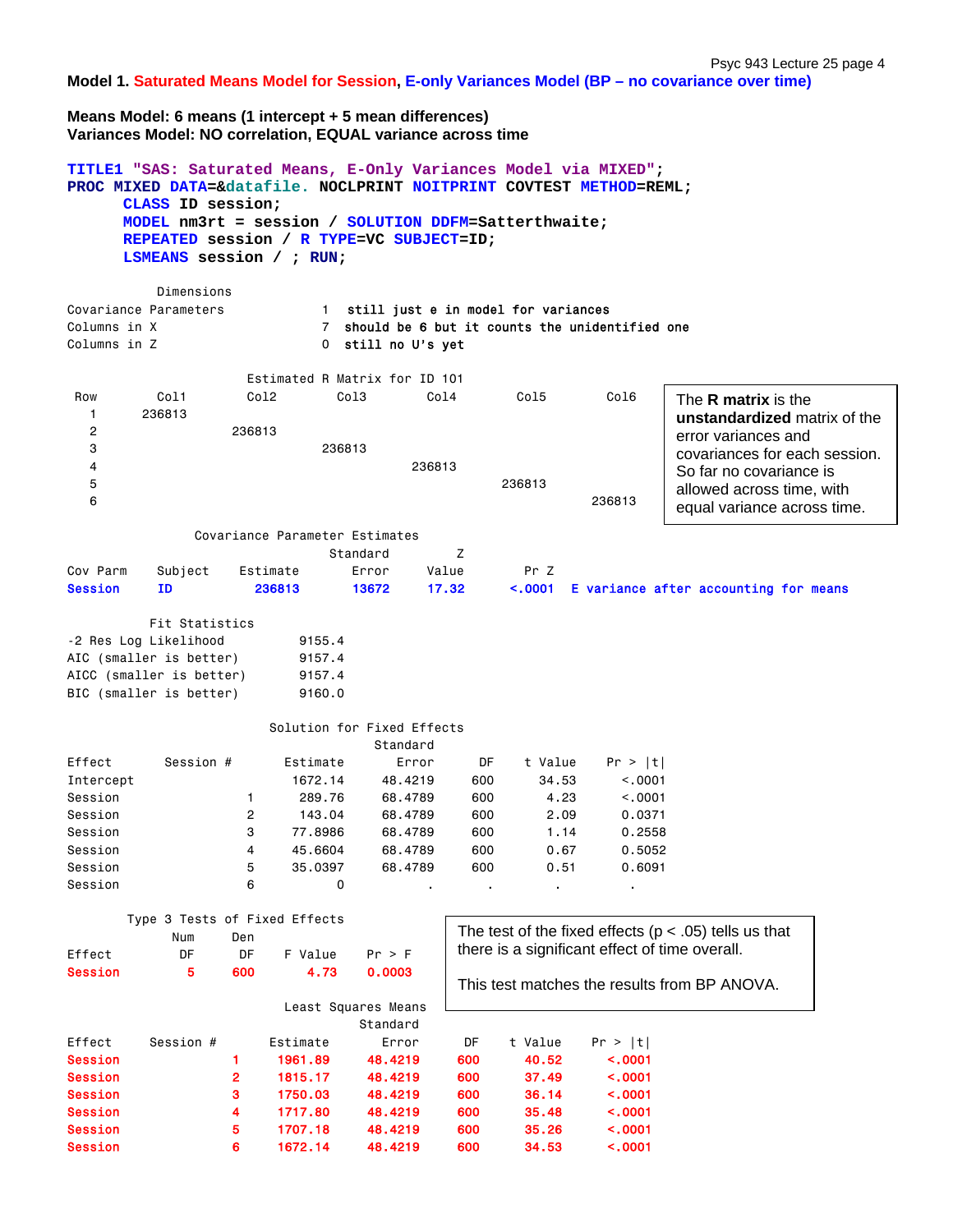Model 2. Saturated Means Model for Session,  $U_0 + e_{ti}$  (CS) Variances Model (WP – constant covariance)

**Means Model: 6 means (1 intercept + 5 mean differences) Variances Model: EQUAL correlation, EQUAL variance across time** 

```
TITLE1 "SAS: Saturated Means, CS Variances Model"; 
TITLE2 "Univariate RM ANOVA"; 
PROC MIXED DATA=&datafile. NOCLPRINT NOITPRINT COVTEST METHOD=REML; 
     CLASS ID session; 
     MODEL nm3rt = session / SOLUTION DDFM=Satterthwaite; 
     REPEATED session / R RCORR TYPE=CS SUBJECT=ID; 
     LSMEANS session / ; RUN; 
         Dimensions 
Covariance Parameters 2 
Columns in X 7
Columns in Z 0
                 Estimated R Matrix for ID 101  COMBINED U0i + eti VARIANCE AFTER DIFFERENT MEANS 
Row Col1 Col2 Col3 Col4 Col5
   1 236813 202677 202677 202677 202677 202677 
   2 202677 236813 202677 202677 202677 202677 
   3 202677 202677 236813 202677 202677 202677 
   4 202677 202677 202677 236813 202677 202677 
   5 202677 202677 202677 202677 236813 202677 
   6 202677 202677 202677 202677 202677 236813
Estimated R Correlation = .8559 
              Covariance Parameter Estimates
```

|          |         |          | Standard |       |      |                                                               |
|----------|---------|----------|----------|-------|------|---------------------------------------------------------------|
| Cov Parm | Subject | Estimate | Error    | Value | Pr 7 |                                                               |
| CS.      | ID      | 202677   | 29470    | 6.88  |      | $\leq$ .0001 Var(U <sub>01</sub> ) after accounting for means |
| Residual |         | 34136    | 2158.96  | 15.81 |      | $\leq$ .0001 Var( $e_{\pm i}$ ) after accounting for means    |

| Fit Statistics<br>-2 Res Log Likelihood             | 8353.4           | Does saturated means, CS variances model fit better than the<br>saturated means, no correlation variances model? |
|-----------------------------------------------------|------------------|------------------------------------------------------------------------------------------------------------------|
| AIC (smaller is better)<br>AICC (smaller is better) | 8357.4<br>8357.4 | Model 1 vs. Model 2                                                                                              |
| BIC (smaller is better)                             | 8362.6           | diff for df=1 $>$ 2.7, so yes<br>vs. 8353.4<br>9155.4                                                            |
|                                                     |                  | Solution for Fixed Effects                                                                                       |

|                |                               |     |          | Standard            |                |         |                                       |                                                                    |
|----------------|-------------------------------|-----|----------|---------------------|----------------|---------|---------------------------------------|--------------------------------------------------------------------|
| Effect         | Session #                     |     | Estimate | Error               | DF             | t Value | Pr >  t                               |                                                                    |
| Intercept      |                               |     | 1672.14  | 48.4219             | 129            | 34.53   | < 0.0001                              |                                                                    |
| Session        |                               |     | 289.76   | 25.9993             | 500            | 11.14   | < .0001                               |                                                                    |
| Session        |                               | 2   | 143.04   | 25.9993             | 500            | 5.50    | < .0001                               |                                                                    |
| Session        |                               | 3   | 77.8986  | 25.9993             | 500            | 3.00    | 0.0029                                |                                                                    |
| Session        |                               | 4   | 45.6604  | 25.9993             | 500            | 1.76    | 0.0797                                |                                                                    |
| Session        |                               | 5   | 35.0397  | 25.9993             | 500            | 1.35    | 0.1784                                |                                                                    |
| Session        |                               | 6   | 0        |                     | $\blacksquare$ |         | $\blacksquare$                        |                                                                    |
|                | Type 3 Tests of Fixed Effects |     |          |                     |                |         |                                       |                                                                    |
|                | Num                           | Den |          |                     |                |         |                                       | The test of the fixed effects ( $p < .05$ ) tells us that there is |
| Effect         | DF                            | DF  | F Value  | Pr > F              |                |         | a significant effect of time overall. |                                                                    |
| <b>Session</b> | 5                             | 500 | 32.85    | < .0001             |                |         |                                       |                                                                    |
|                |                               |     |          | Least Squares Means |                |         |                                       | This test matches the results from Univ. RM ANOVA.                 |
|                |                               |     |          | Standard            |                |         |                                       |                                                                    |
| Effect         | Session #                     |     | Estimate | Error               | DF             | t Value | Pr >  t                               |                                                                    |
|                |                               |     |          |                     | 129            | 40.52   | < 0.001                               |                                                                    |
| Session        |                               |     | 1961.89  | 48.4219             |                |         |                                       |                                                                    |
| Session        |                               | 2   | 1815.17  | 48.4219             | 129            | 37.49   | < 0.001                               |                                                                    |
| Session        |                               | 3   | 1750.03  | 48.4219             | 129            | 36.14   | < 0.001                               |                                                                    |

Session 5 1707.18 48.4219 129 35.26 <.0001 Session 6 1672.14 48.4219 129 34.53 <.0001